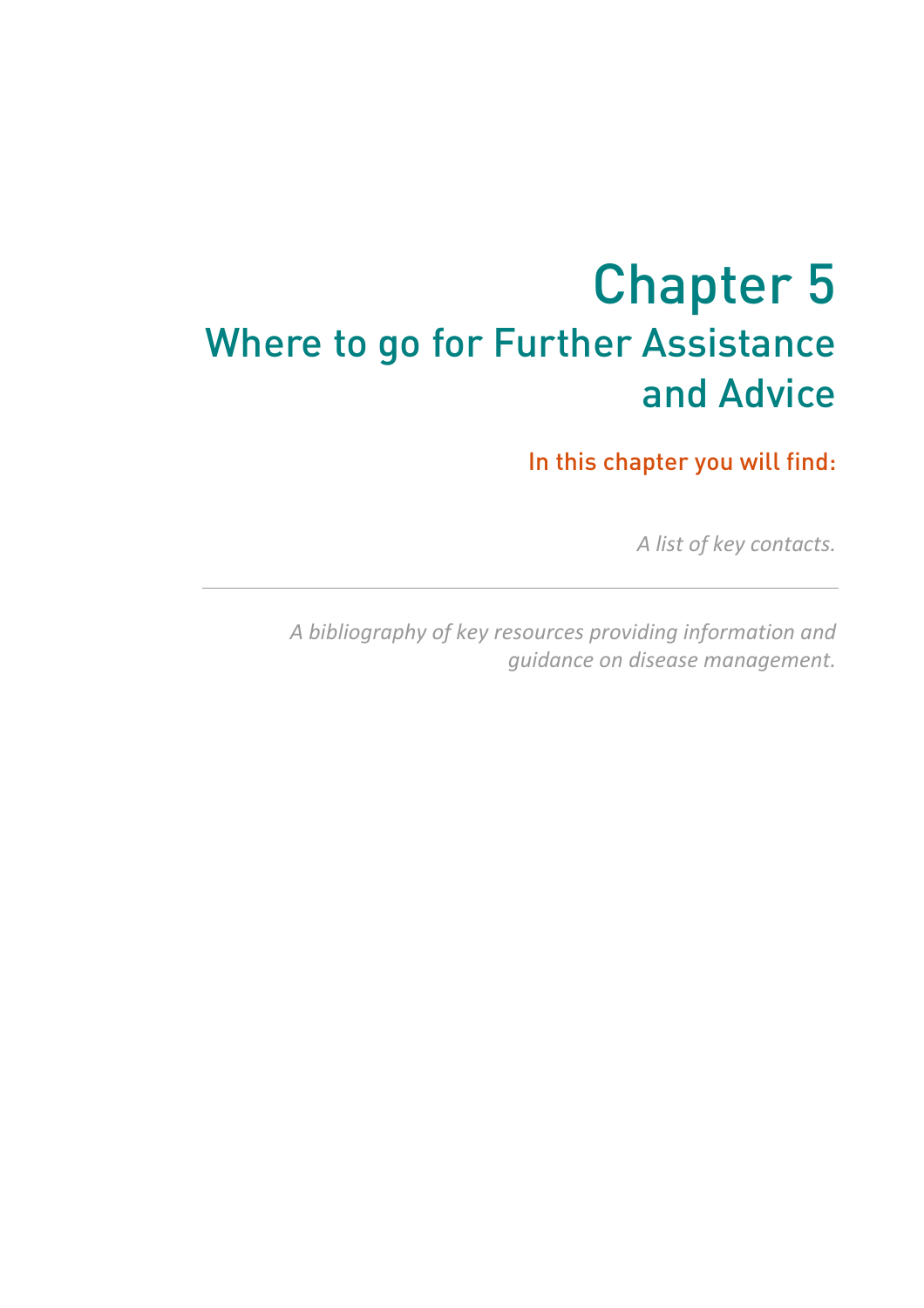## Chapter contents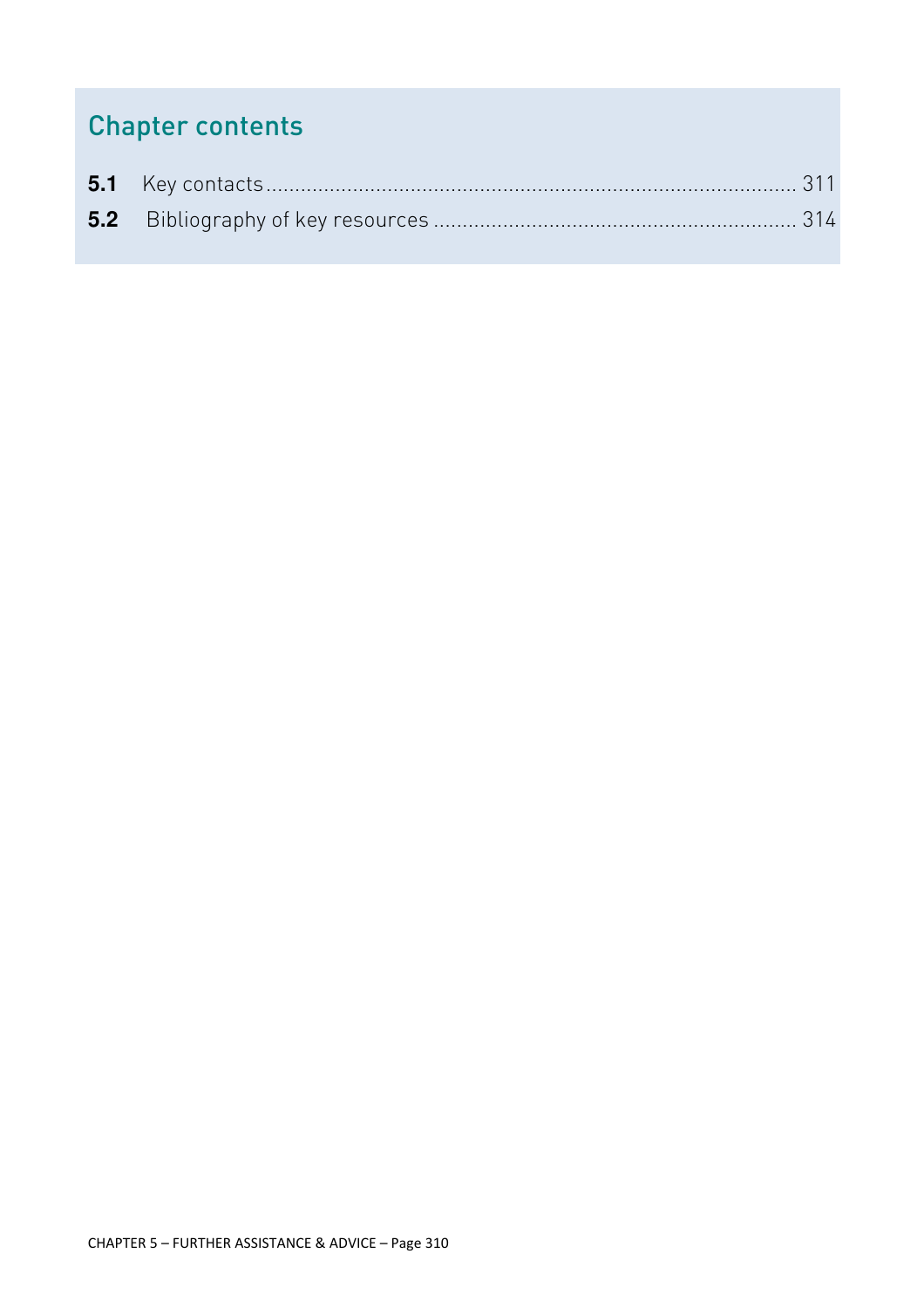## **5.1** Key contacts

- **Email or post address**
- ℡ **Phone number**
- 게 **Website**

#### **Centers for Disease Control and Prevention (CDC)**

The CDC, based in Atlanta in the US, is responsible for protecting people from public health threats. Within this US federal agency the **National Center for Emerging and zoonotic infectious diseases** (NCEZID) utilises and provides research, health monitoring, training prevention and preparedness strategies to prevent and control infectious zoonotic diseases.

**CDC Headquarters** 

1600 Clifton Rd Atlanta, GA. 30333 USA  $\boxtimes$  cdcinfo@cdc.gov <sup></sub> <del>■ +1</del> 800 232 4636</sup> TTY (Text telephone): +1 888 232 6348

- **图** Public response hotline +1 888 2462675 (English), +1 888 246 2857 (Español), or +1 866 874-2646 (TTY).
- ∕मे http://www.bt.cdc.gov/

Within the NCEZID, the **Division of Vector-Borne Diseases** (DVBD) strives to protect the US from bacterial and viral zoonoses transmitted by **mosquitoes**, **ticks** and **fleas** and can be contacted at the address below**:** 

- **Division of Vector-Borne Diseases** Centers for Disease Control and Prevention 3150 Rampart Road Ft. Collins, CO 80521 USA **Division of Emerging Infections and Surveillance Services** (DEISS) contact: Helen Perry HPerry@cdc.gov **Office of Global Health Division of International Health**
	- contact: Jim Vaughan JVaughan@cdc.gov
- **S** CDC National Center for Environmental Health and Agency for Toxic Substances and **Disease Registry**: +1 770-488-7100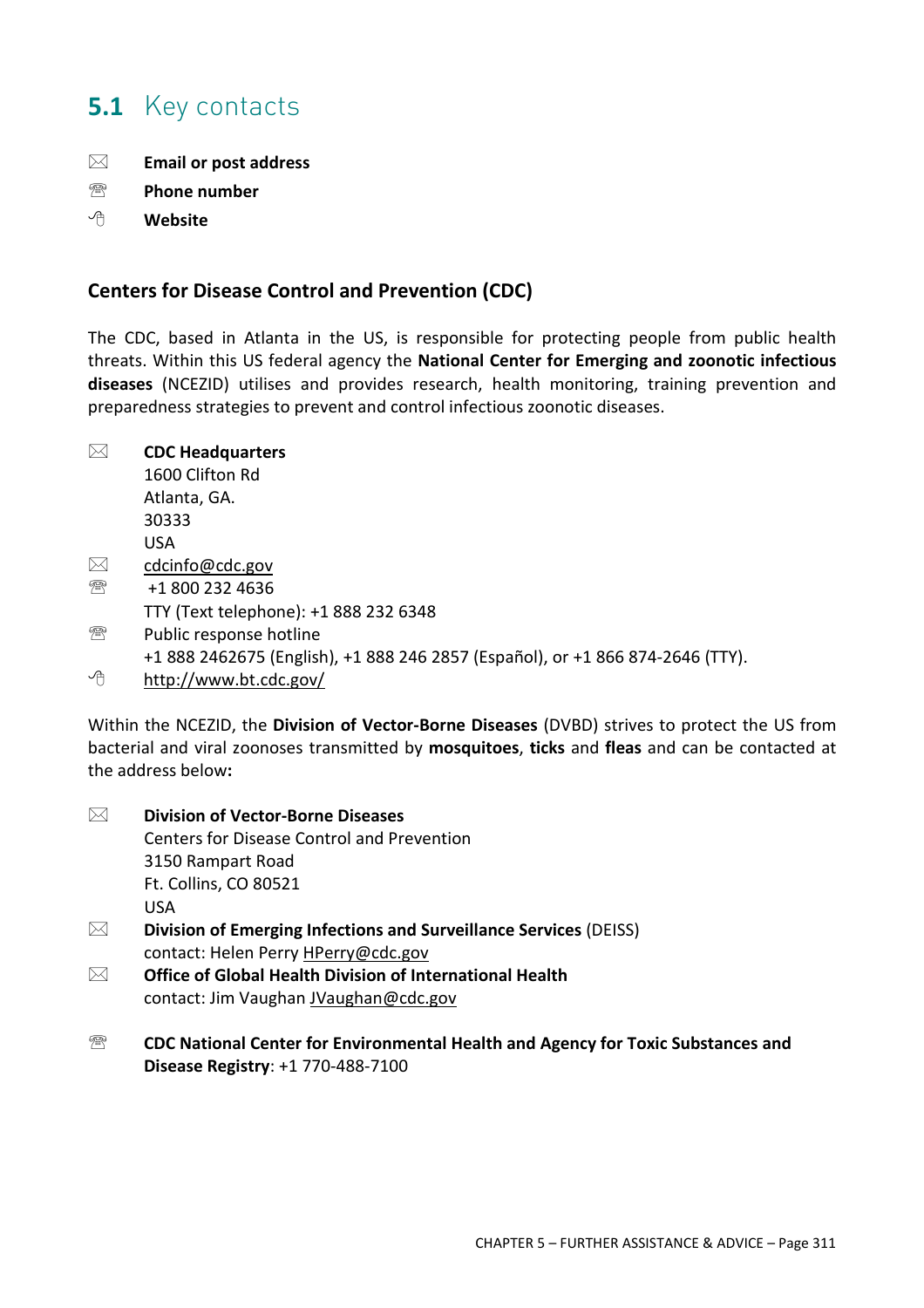### **Food & Agriculture Organization of the United Nations (FAO's) Animal Production and Health Division (AGA)**

The FAO, an intergovernmental organization, has 191 Member Nations and is present in over 130 countries. Operating from the FAOs headquarters in Rome, Italy, the Animal Production and Health Division (AGA) encompasses the Animal Health Service (AGAH). This department is a source of technical expertise on the control of transboundary disease emergencies, working to provide early disease detection, based on disease intelligence and surveillance carried out in conjunction with the World Organisation for Animal Health (OIE) (FAO, 2012).

## **FAO Headquarters**

Viale delle Terme di Caracalla 00153 Rome, Italy ℡ +39 06 57051 Fax: +39 06 570 53152

- FAO-HQ@fao.org
- 게 http://www.fao.org/
- 게  **Animal Production & Health Division Contacts**: www.fao.org/ag/againfo/home/en/who.htm
- **Emergency Prevention System for Transboundary Animal and Plant Pests and Diseases (EMPRES) Jan Slingenbergh** Senior Officer FAO HQ, Room C-522 Viale delle Terme di Caracalla Rome 00153, Italy  $\circledR$  +39 06 570 54102
- $\boxtimes$  Jan.Slingenbergh@fao.org

## **World Organisation for Animal Health (OIE)**

The OIE is the intergovernmental organisation responsible for improving animal health worldwide. It is recognised as a reference organisation by the World Trade Organization (WTO) and in 2011 had a total of 178 Member Countries. The OIE maintains permanent relations with 45 other international and regional organisations and has regional and sub-regional offices on every continent (OIE, 2012).

**OIE Headquarters** 

12 Rue de Prony 75017 Paris, France

- $\boxtimes$  oie@oie.int
- $\circledR$  +33 (0) 1 44 15 18 88
- ∕⊕ http://www.oie.int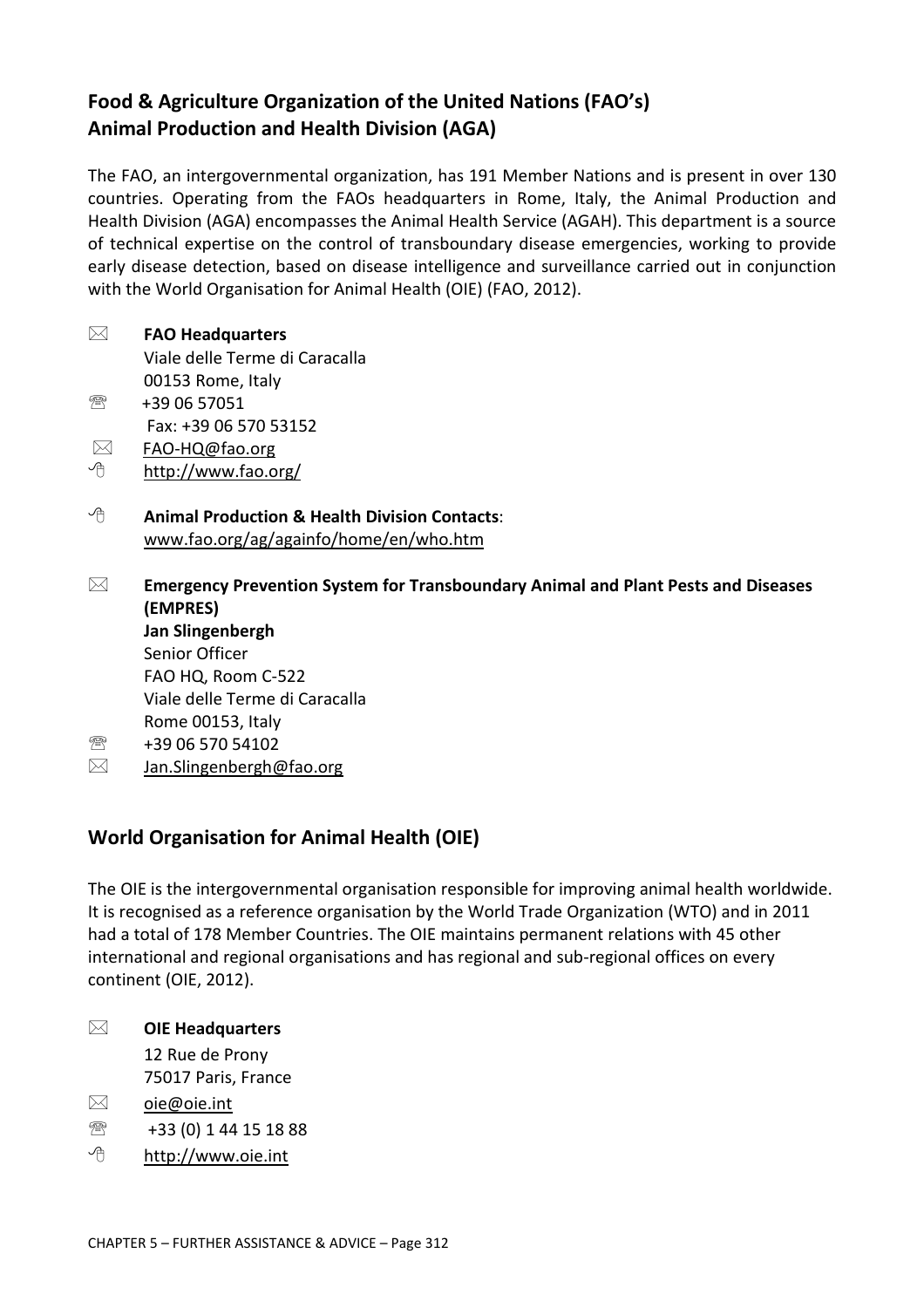#### **USGS National Wildlife Health Center (NWHC) – for US Enquiries**

The National Wildlife Health Center (NWHC) is a science center of the Biological Resources Discipline of the United States Geological Survey. The NWHC was established in 1975 as a biomedical laboratory dedicated to assessing the impact of disease on wildlife and identifying the role of various pathogens in contributing to wildlife losses. The NWHS aims to provide national leadership to safeguard wildlife and ecosystem health through dynamic partnerships and exceptional science (USGS, 2012).

**USGS Headquarters** 

6006 Schroeder Road Madison WI 53711-6223

USA

- $\boxtimes$  AskNWHC@usgs.gov
- **WE US enquiries: +1 608 270 2400**
- ∕⊕ http://www.usgs.gov/

#### **World Health Organization (WHO)**

The WHO, based in Geneva, Switzerland, is the directing and coordinating authority for health within the United Nations system. It is responsible for providing leadership on global health matters, shaping the health research agenda, setting norms and standards, articulating evidencebased policy options, providing technical support to countries and monitoring and assessing health trends (WHO, 2012).

- $\boxtimes$  World Health Organization Avenue Appia 20 1211 Geneva 27 **Switzerland**  $\textcircled{2}$  + 41 (0) 22 791 21 11
- Fax: +41 (0) 22 791 31 11
- ≁ www.who.int/
- **WHO Communicable Diseases Surveillance and Response (CSR)** zoonotic\_alert@who.int fmeslin@who.int and outbreak@who.int